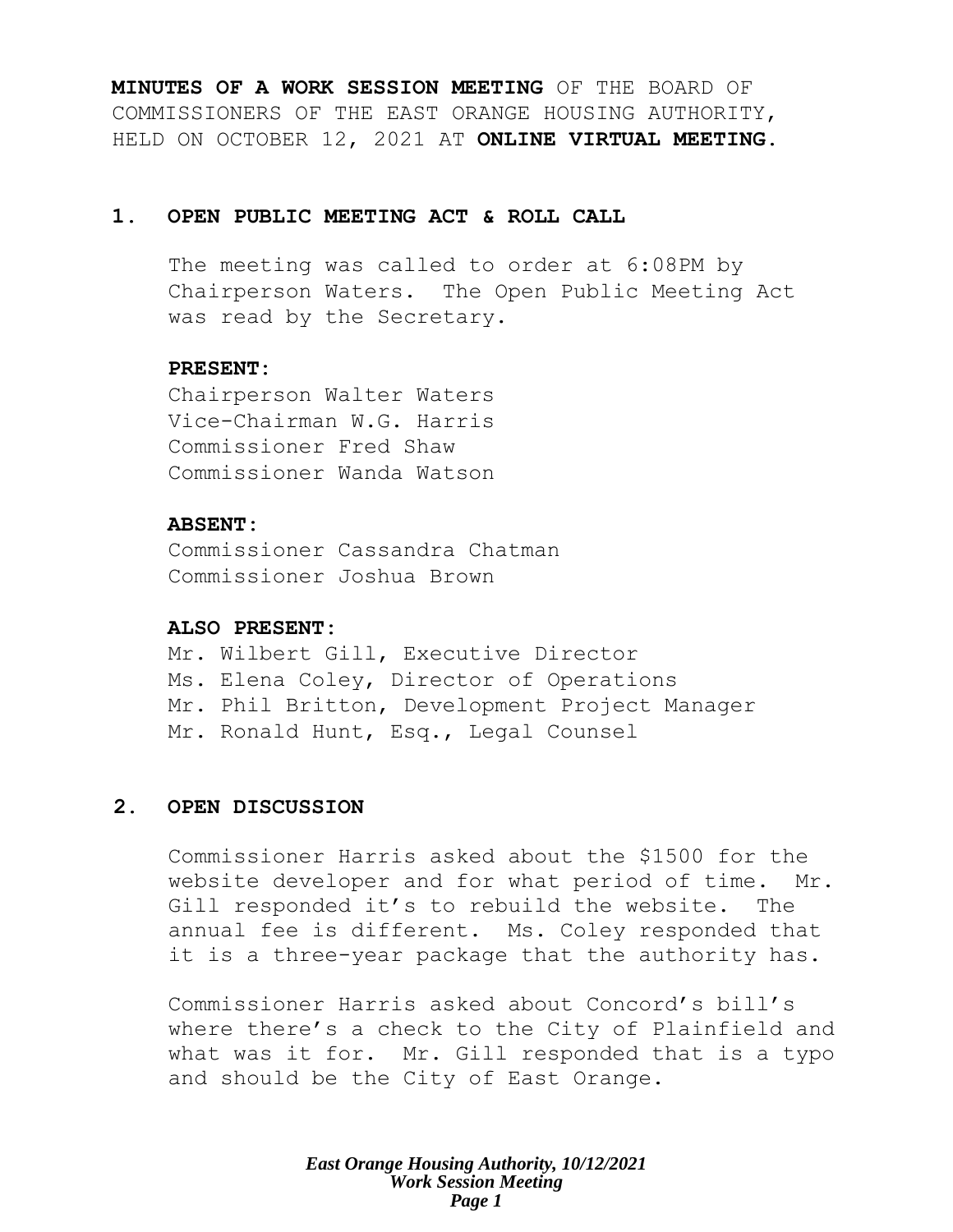Commissioner Harris asked how often is the EOHA paying for reinspections. Mr. Gill responded that the landlords will be charged, the Housing Authority doesn't pay anything.

Commissioner Harris asked about the Concord Conversion Program and upgrading the generator service and what is going on with it. Mr. Britton explained that it was upgrading a tank at first, then replacing the generator altogether, but it was decided to focus on other jobs first, then go back to looking at the generator. There are no problems anticipated with the generator for this winter.

Commissioner Harris asked about the National Equity Fund. Ms. Coley explained they access risk for tax credits. It's IRS driven and not HUD driven.

Commissioner Shaw asked who is retiring. Mr. Gill responded Maria Pichardo is retiring.

## **3. ADJOURNMENT**

Work Session adjourned at 6:21 PM.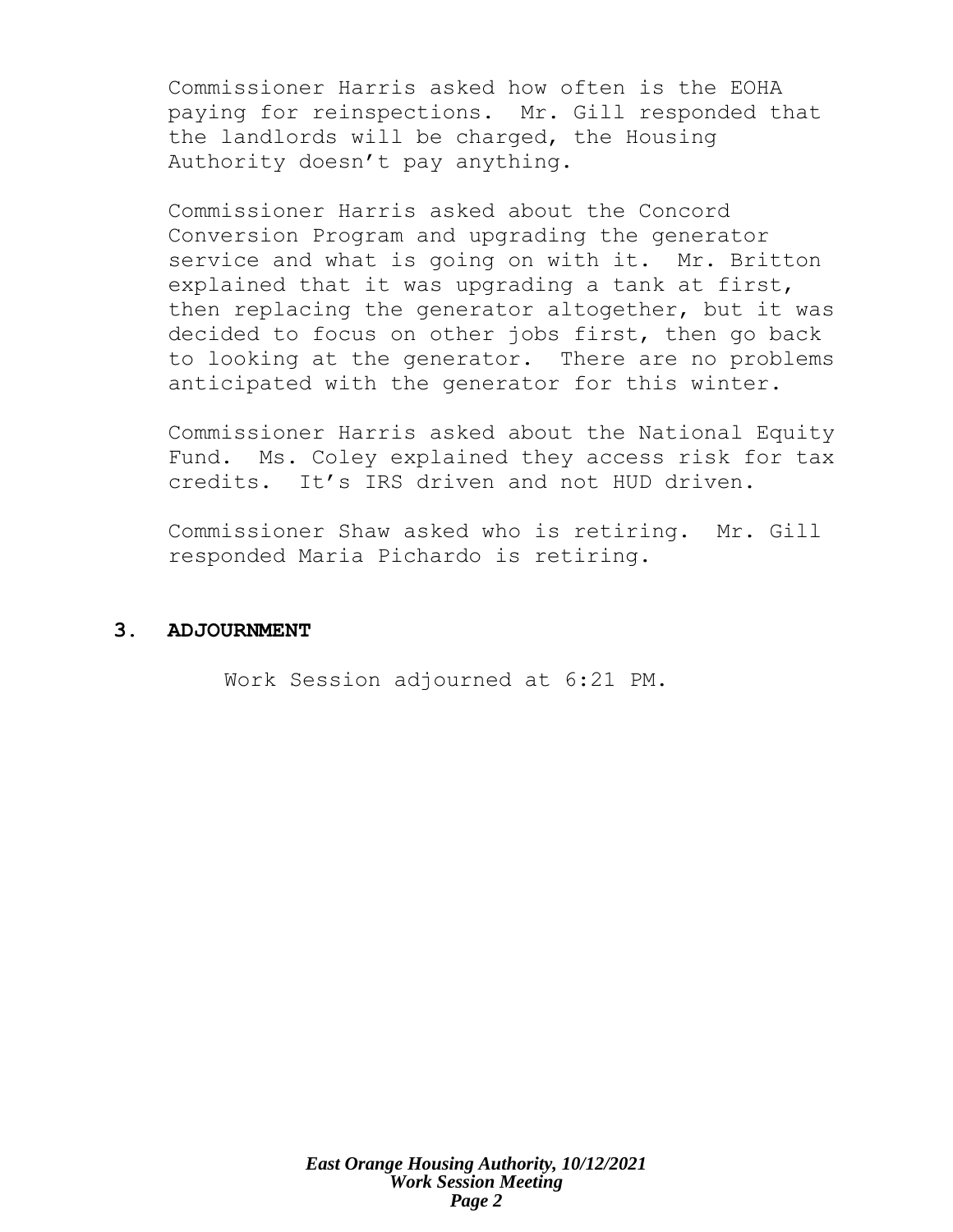**REGULAR MEETING** OF THE BOARD OF COMMISSIONERS OF THE EAST ORANGE HOUSING AUTHORITY, HELD ON OCTOBER 12, 2021 VIA CONFERENCE CALL.

The Board of Commissioners of the Housing Authority of the City of East Orange met in a Regular Meeting, via conference call, on the 12<sup>th</sup> day of October, 2021. Chairperson Walter Waters called the meeting to order at 7:09 PM.

This meeting is called to order and is being conducted in conformity with the Open Public Meeting Act. Notice of this meeting was e-mailed to Worrell Community Newspapers (East Orange Record) and NJ Advance Media (Star-Ledger) on Thursday, December 3, 2020. This notice was e-mailed to the City Clerk of East Orange on Thursday, December 3, 2020. This notice was posted at the administrative office and the Authority's two public housing developments and the EOHA website on Tuesday, December 8, 2020. Due to the Covid-19 pandemic, 2021 annual/regular meetings will be held virtually by dial-in number: 1-201-479-3015, Conference ID: 11875113#. Any changes will be posted on EOHA's website: EOHA.org at least 48 hours prior to the meeting date. The meeting will begin promptly at 7:00 p.m.

#### **PRESENT:**

Chairperson Walter Waters Vice-Chairman W.G. Harris Commissioner Wanda Watson Commissioner Cassandra Chatman Commissioner Fred Shaw

#### **ABSENT:**

Commissioner Joshua Brown

#### **ALSO PRESENT:**

Mr. Wilbert Gill, Executive Director Ms. Elena Coley, Director of Operations Ms. Denise Milton, HCVP Manager Ms. Kassema Jones, Project Manager Mr. Phil Britton, Development Project Manager Mr. Ronald Hunt, Esq., Legal Counsel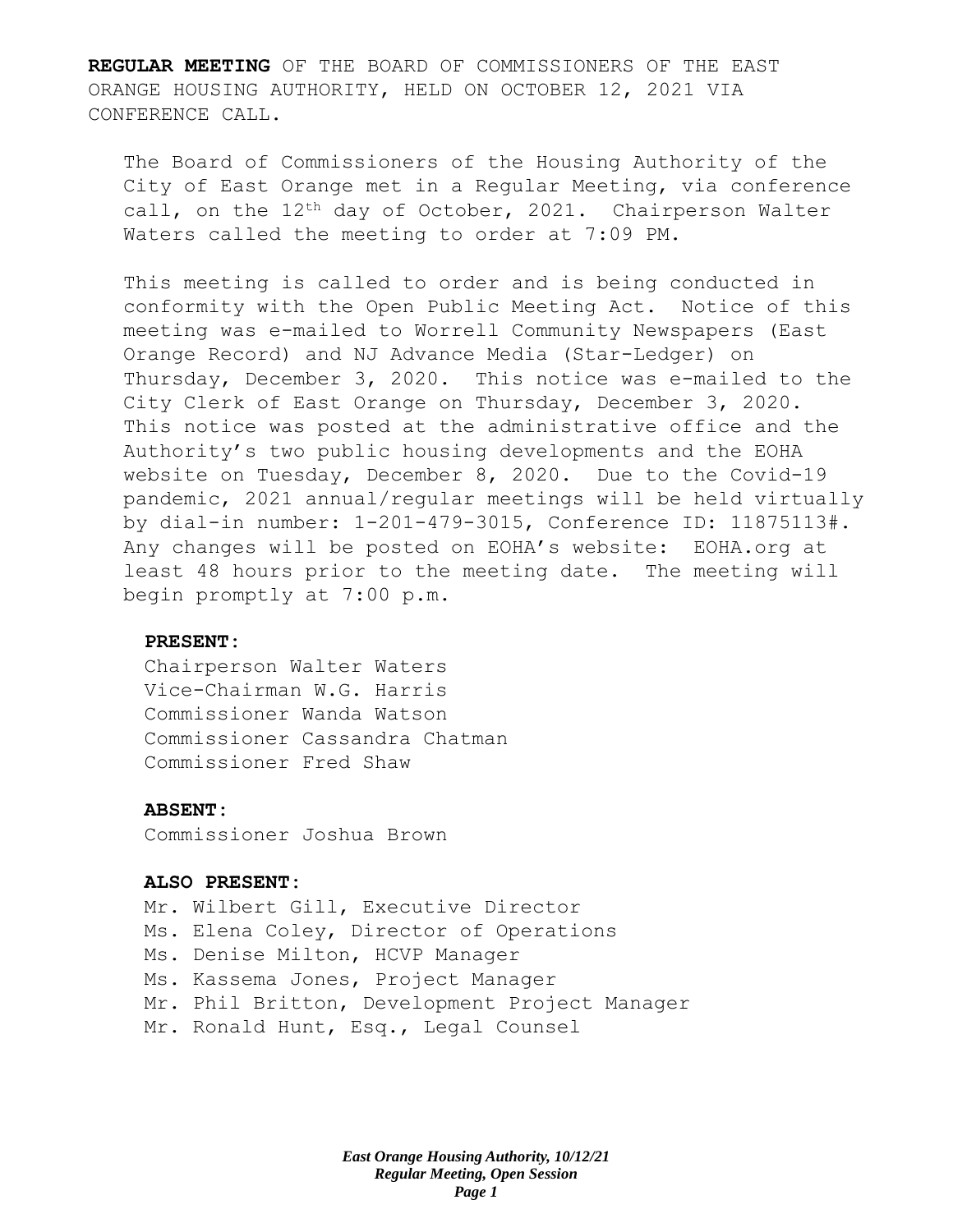#### **PUBLIC NOTICE OF REGULAR MEETING**

# **TO: BOARD OF COMMISSIONERS OF THE HOUSING AUTHORITY OF THE CITY OF EAST ORANGE, CITY CLERK OF EAST ORANGE, EAST ORANGE RECORD AND NEWARK STAR LEDGER**

Notice is hereby given pursuant to the Open Public Meetings Act, that a Regular Meeting of the Board of Commissioners of the Housing Authority of the City of East Orange, will be held on October 12, 2021, via conference call, for the purpose of acting upon:

# **2021-32 AUTHORIZING OR RATIFYING PAYMENT OF THE BILL LIST FOR THE MONTH OF SEPTEMBER 2021**

- **2021-33 RESOLUTION AUTHORIZING THE SUBMISSION OF THE 2022 ANNUAL PLAN OF THE HOUSING AUTHORITY OF THE CITY OF EAST ORANGE TO THE DEPARTMENT OF HOUSING AND URBAN DEVELOPMENT**
- **2021-34 RESOLUTION AUTHORIZING THE EXECUTIVE DIRECTOR TO ENTER THE EAST ORANGE HOUSING AUTHORITY INTO A MEMORANDUM OF UNDERSTANDING WITH NEWARK/ESSEX COUNTY CONTINUUM OF CARE (COC) IN RELATION TO THE ADMINISTRATION AND FACILITATION OF ASSISTANCE GRANTED UNDER THE EMERGENCY HOUSING VOUCHERS (EHV) INITIATIVE AND THE REQUIREMENTS OF HUD NOTICE PIH 2021-15**
- **2021-35 RESOLUTION AUTHORIZING THE AMENDMENT OF THE ADMINISTRATIVE PLAN OF THE HOUSING AUTHORITY OF THE CITY OF EAST ORANGE TO PERMIT CHARGING A REINSPECTION FEE AFTER THE FIRST HOUSING QUALITY STANDARDS (HQS) REINSPECTION AS ALLOWED BY 24 CFR §982.405 AND HUD PIH NOTICE 2016-05**

**2021-36 RESOLUTION AUTHORIZING VICE-CHAIRPERSON W. G.**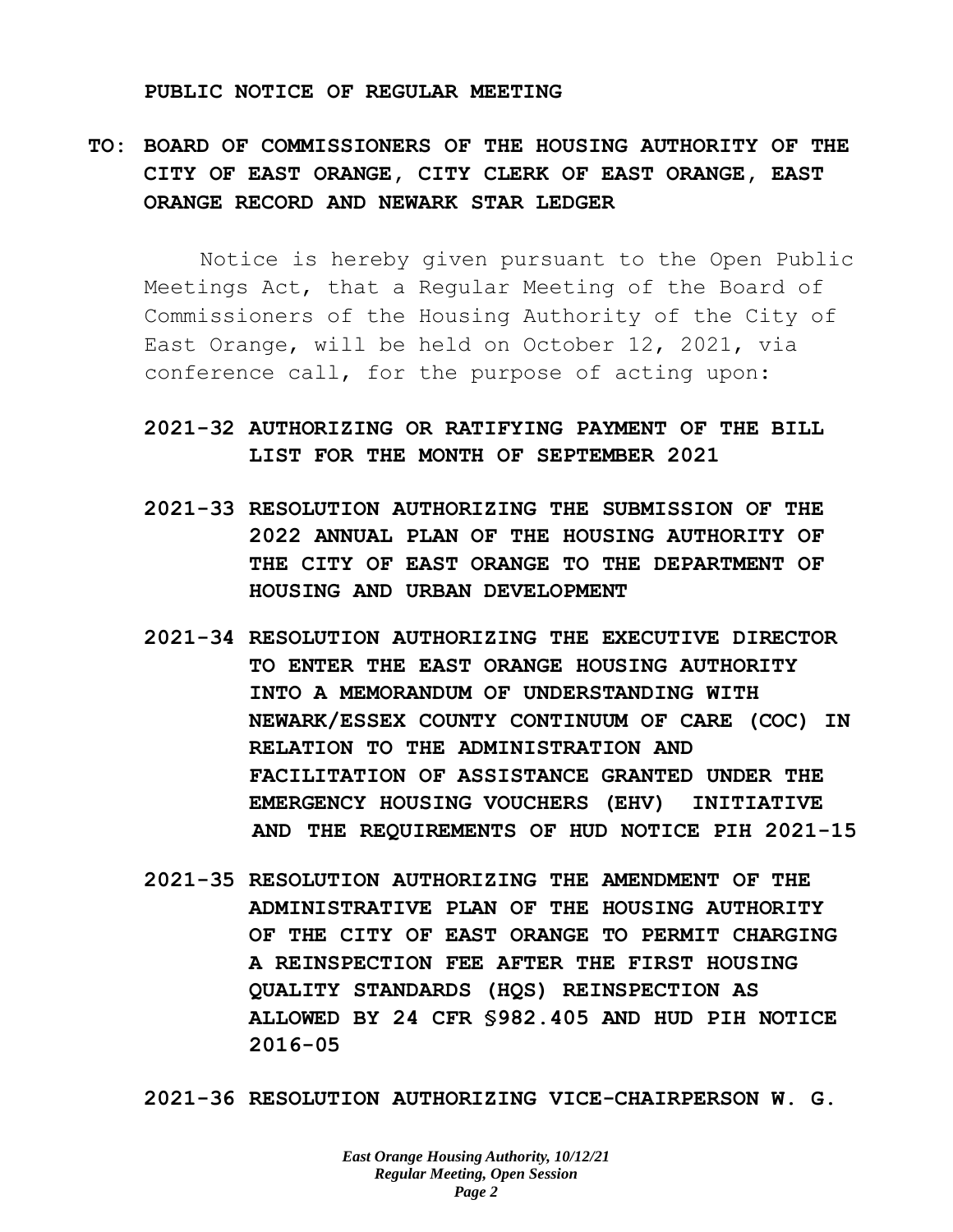**HARRIS, TO ATTEND THE NJNAHRO FALL TRAINING CONFERENCE IN ATLANTIC CITY, NJ, NOVEMBER 15- 18, 2021**

# **2021-37 RESOLUTION FOR LATE SUBMISSION OF THE 2022 EAST ORANGE HOUSING AUTHORITY BUDGET**

And for the purpose of transacting any other business related hereto or which may properly come before each meeting.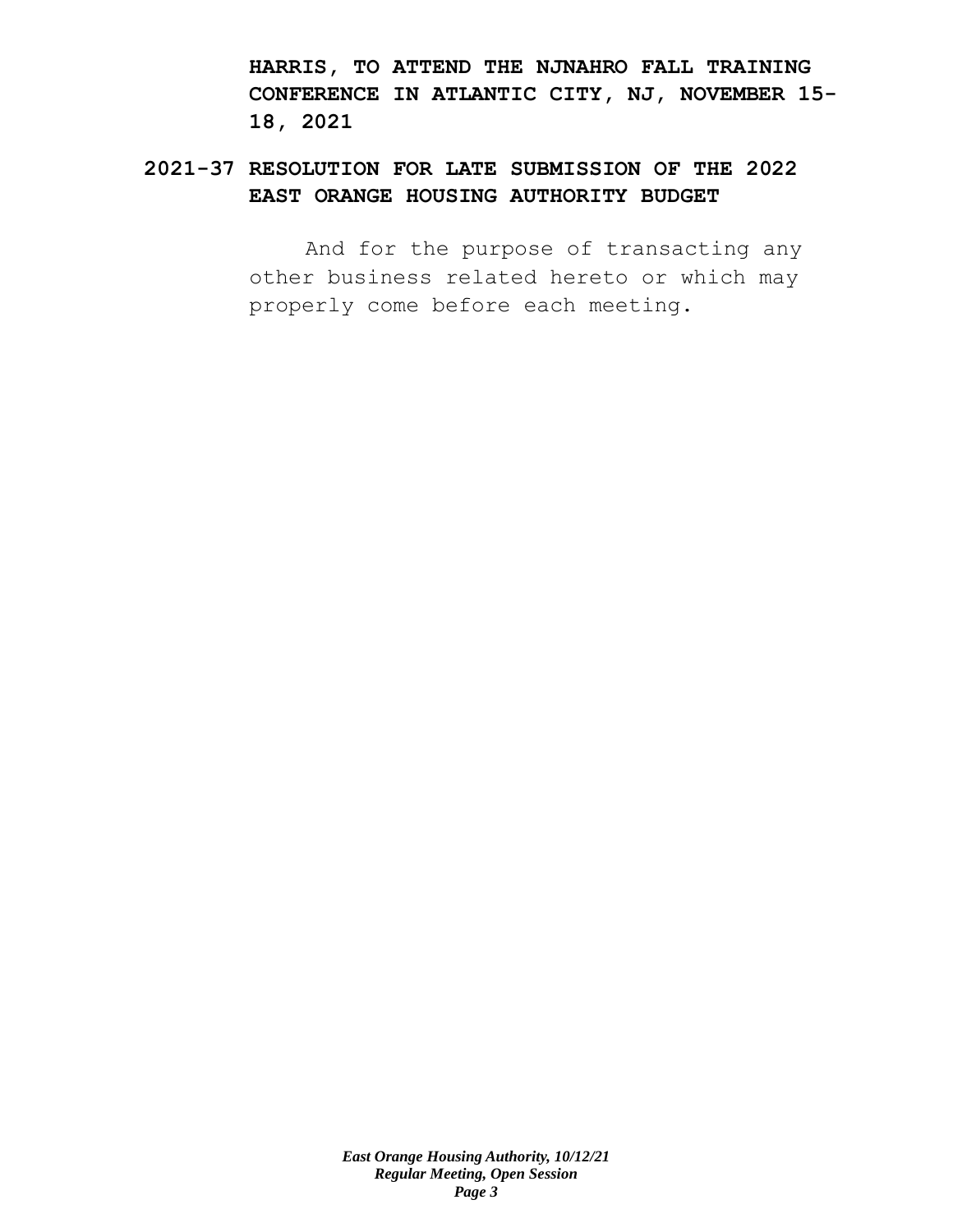#### 1. **OPEN PUBLIC MEETING ACT and ROLL CALL**

### **PRESENT:**

Chairperson Walter Waters Vice-Chairman W.G. Harris Commissioner Cassandra Chatman Commissioner Wanda Watson Commissioner Fred Shaw

#### **ABSENT:**

Commissioner Joshua Brown

## **ALSO PRESENT:**

Mr. Wilbert Gill, Executive Director Ms. Elena Coley, Director of Operations Ms. Denise Milton, HCVP Manager Ms. Kassema Jones, Project Manager Mr. Phil Britton, Development Project Manager Mr. Ronald Hunt, Esq., Legal Counsel

### **2. MINUTES**

**MOTION:** Commissioner Harris moved to approve the minutes of the previous meeting in September of 2021. Commissioner Shaw seconded. There were no questions.

ROLL CALL:

Ayes: Watson, Chatman, Shaw, Harris, Waters. Nays: None. Abstentions: None.

The Resolution was approved 5-0-0.

## **3. APPROVAL OF THE BILLS**

**MOTION:** Commissioner Harris moved to approve the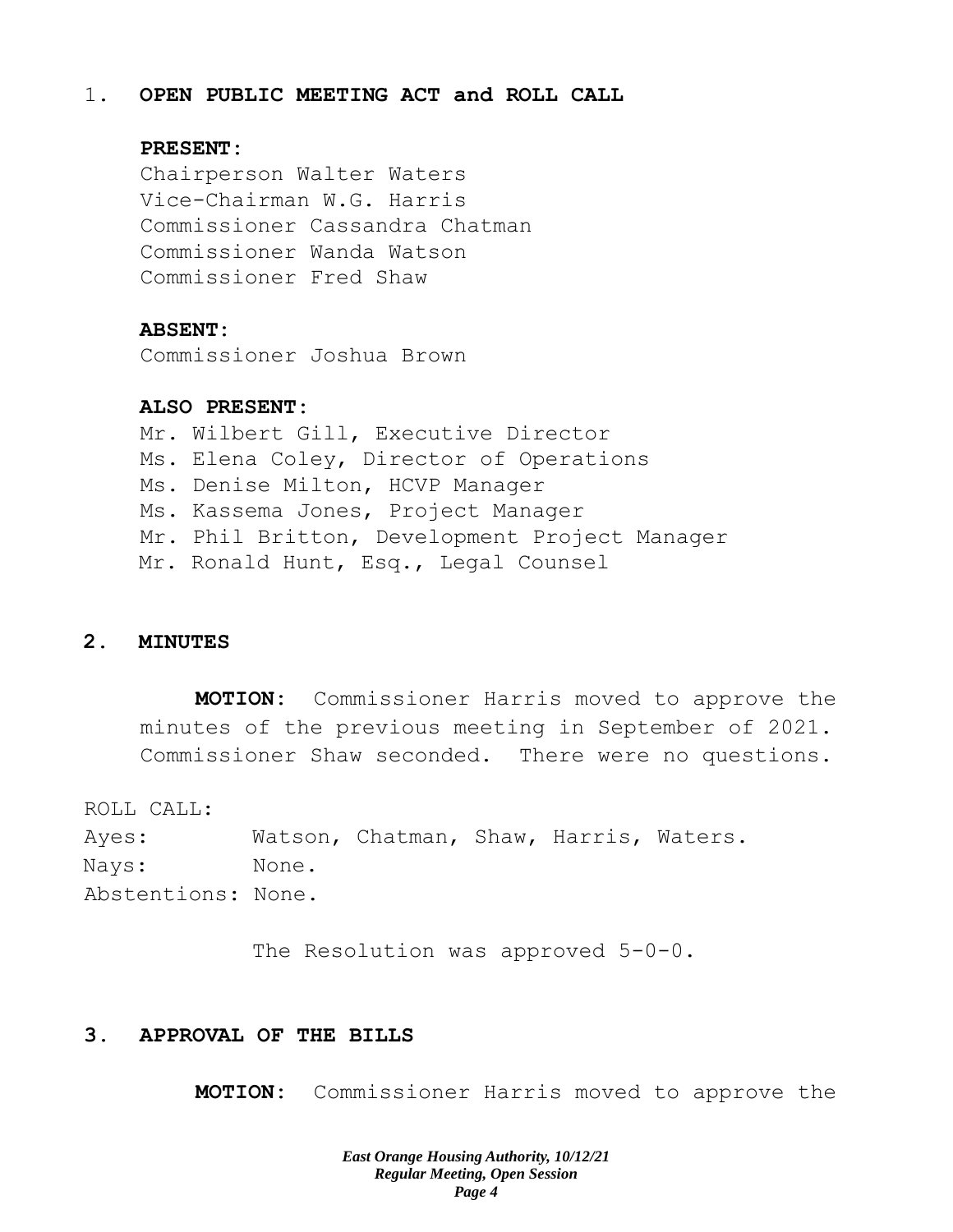payment of the September bills. Commissioner Watson seconded. There were no questions.

ROLL CALL: Ayes: Watson, Chatman, Shaw, Harris, Waters. Nays: None. Abstentions: None.

The Resolution was approved 5-0-0.

#### **4. VISITORS**

There were no visitors.

### **5. REPORTS**

**COMMITTEE REPORTS**

**REAL ESTATE DEVELOPMENT:** There was no report.

**FINANCE:** There was no report.

**BUILDINGS & GROUNDS:** There was no report.

**BY-LAWS & PROCUREMENT:** There was no report.

**PERSONNEL:** There was no report.

**NON-PROFIT COMMITTEE:** There was no report.

**EOHCDC BOARD OF DIRECTORS**: There was no report.

**LEGAL REPORT (Board Attorneys)**

There was no report.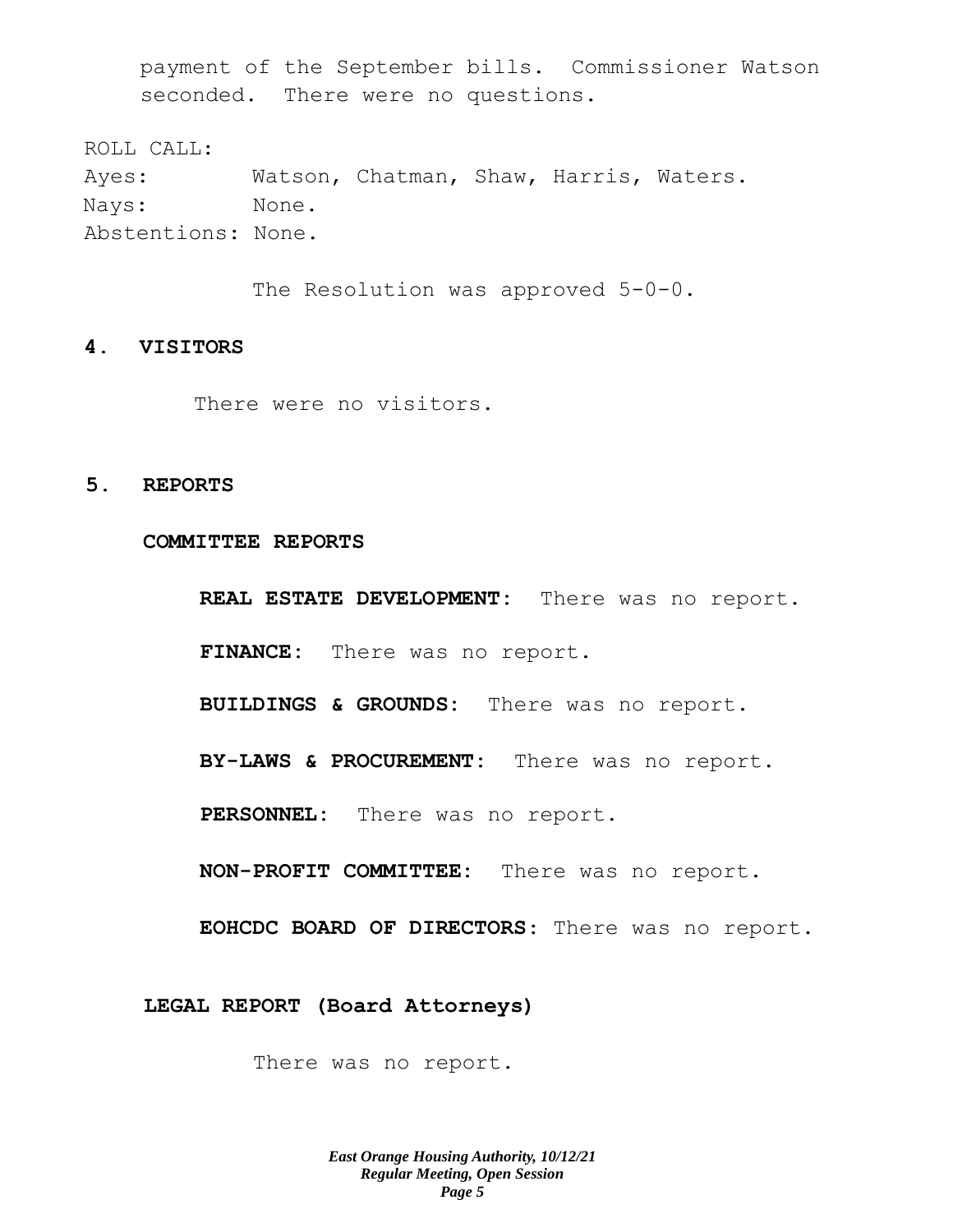#### **EXECUTIVE DIRECTOR**

Mr. Gill highlighted his report and answered questions from the Commissioners.

Mr. Britton answered questions regarding construction.

Ms. Jones answered questions from the Commissioners regarding her report.

Ms. Milton answered questions from the Commissioners regarding her report.

Ms. Coley answered questions from the Commissioners regarding her report.

## **6. OLD BUSINESS**

There was no Old Business.

#### **7. NEW BUSINESS**

There was no New Business.

#### **8. RESOLUTIONS**

**2021-33 RESOLUTION AUTHORIZING THE SUBMISSION OF THE 2022 ANNUAL PLAN OF THE HOUSING AUTHORITY OF THE CITY OF EAST ORANGE TO THE DEPARTMENT OF HOUSING AND URBAN DEVELOPMENT**

> Commissioner Harris moved to approve. Commissioner Chatman seconded. There were no questions.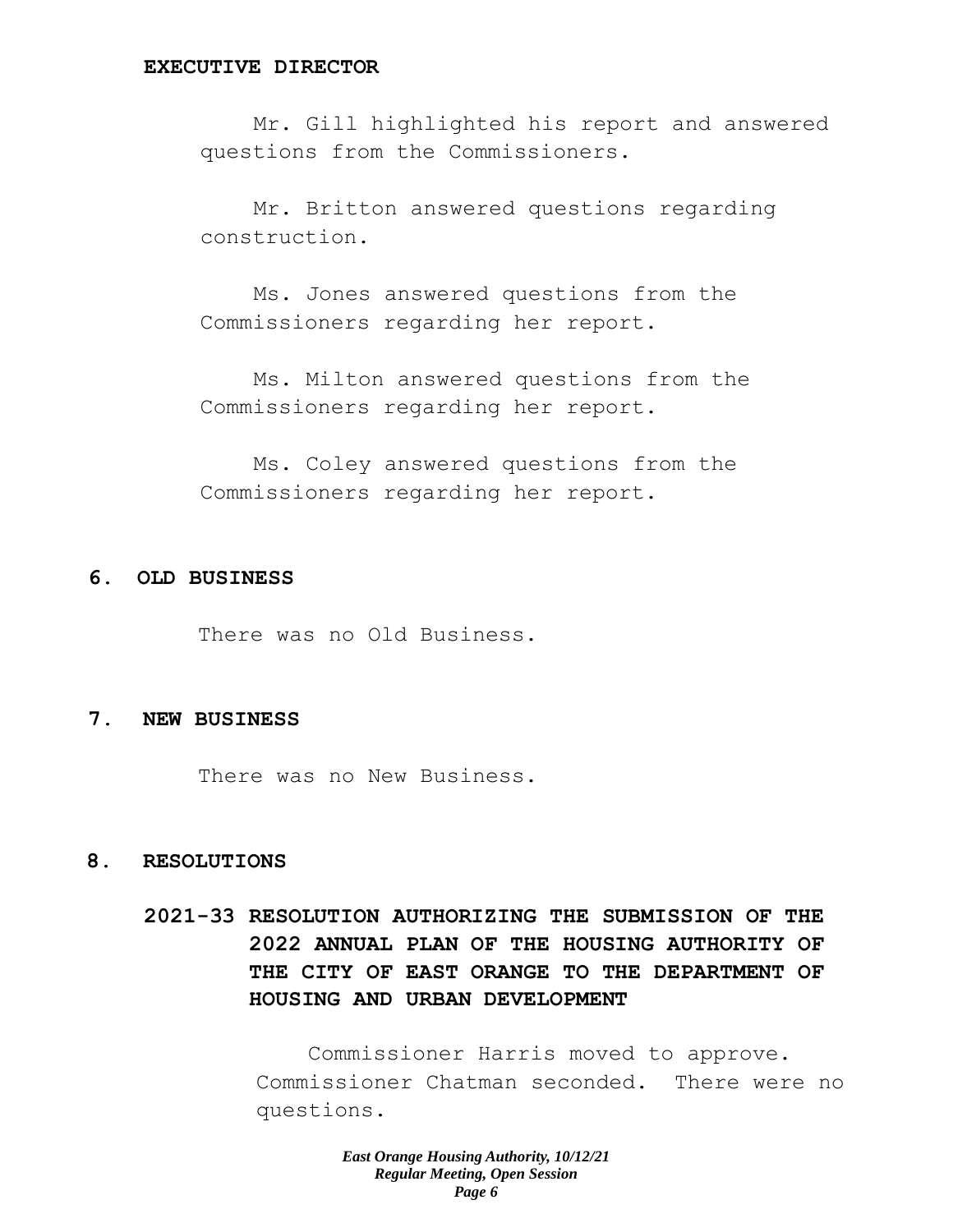ROLL CALL: Ayes: Chatman, Watson, Shaw, Harris, Waters. Nays: None. Abstentions: None.

The Resolution was approved 5-0-0.

**2021-34 RESOLUTION AUTHORIZING THE EXECUTIVE DIRECTOR TO ENTER THE EAST ORANGE HOUSING AUTHORITY INTO A MEMORANDUM OF UNDERSTANDING WITH NEWARK/ESSEX COUNTY CONTINUUM OF CARE (COC) IN RELATION TO THE ADMINISTRATION AND FACILITATION OF ASSISTANCE GRANTED UNDER THE EMERGENCY HOUSING VOUCHERS (EHV) INITIATIVE AND THE REQUIREMENTS OF HUD NOTICE PIH 2021-15** 

> Commissioner Watson moved to approve. Commissioner Chatman seconded. There were no questions.

ROLL CALL:

Ayes: Chatman, Watson, Shaw, Harris, Waters. Nays: None. Abstentions: None.

The Resolution was approved 5-0-0.

**2021-35 RESOLUTION AUTHORIZING THE AMENDMENT OF THE ADMINISTRATIVE PLAN OF THE HOUSING AUTHORITY OF THE CITY OF EAST ORANGE TO PERMIT CHARGING A REINSPECTION FEE AFTER THE FIRST HOUSING QUALITY STANDARDS (HQS) REINSPECTION AS ALLOWED BY 24 CFR §982.405 AND HUD PIH NOTICE 2016-05** 

Commissioner Harris moved to approve.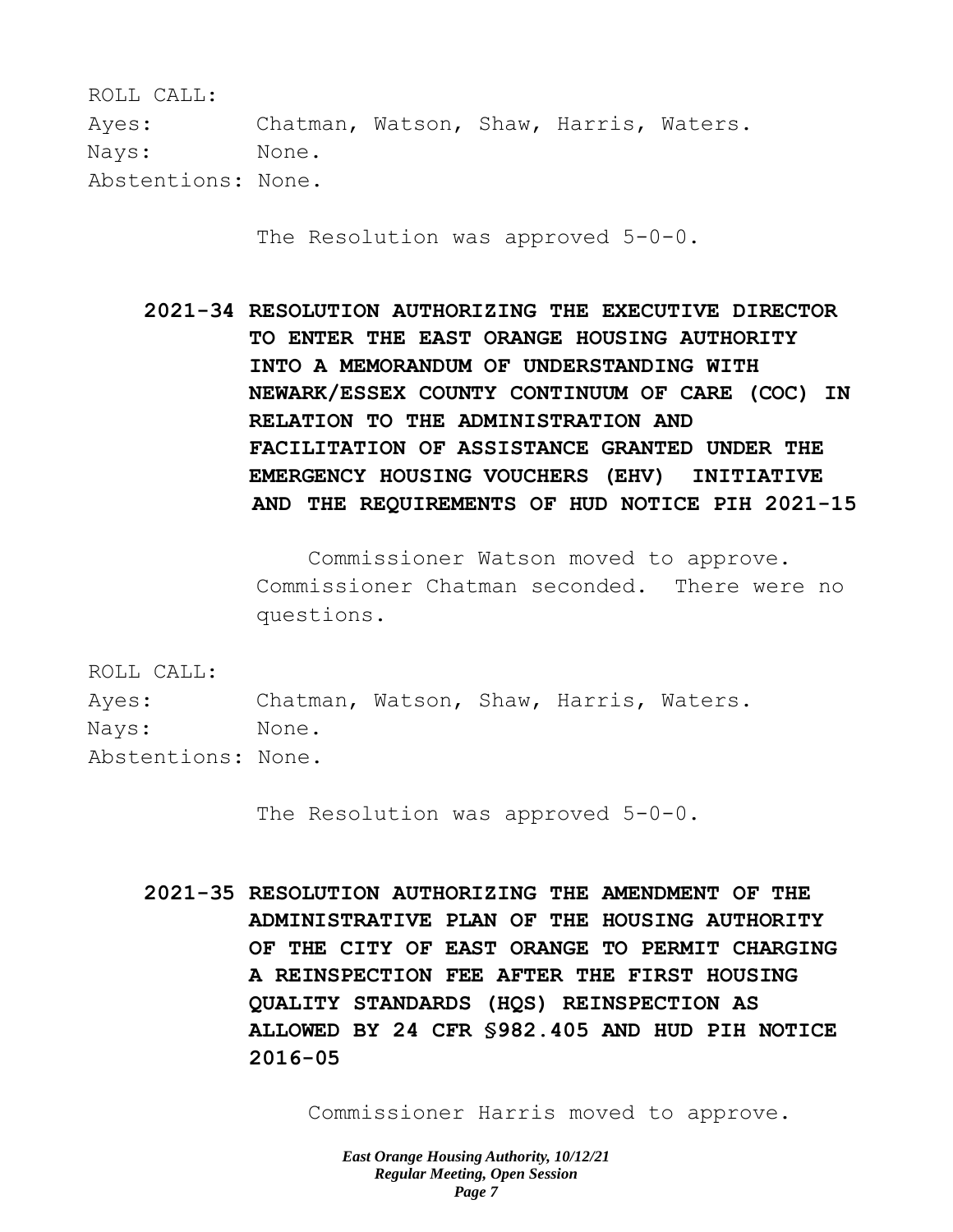Commissioner Shaw seconded. There were no questions.

ROLL CALL: Ayes: Chatman, Watson, Shaw, Harris, Waters. Nays: None. Abstentions: None.

The Resolution was approved 5-0-0.

**2021-36 RESOLUTION AUTHORIZING VICE-CHAIRPERSON W. G. HARRIS, TO ATTEND THE NJNAHRO FALL TRAINING CONFERENCE IN ATLANTIC CITY, NJ, NOVEMBER 15- 18, 2021** 

> Commissioner Shaw moved to approve. Commissioner Watson seconded. There were no questions.

ROLL CALL:

Ayes: Chatman, Watson, Shaw, Harris, Waters. Nays: None. Abstentions: None.

The Resolution was approved 5-0-0.

# **2021-37 RESOLUTION FOR LATE SUBMISSION OF THE 2022 EAST ORANGE HOUSING AUTHORITY BUDGET**

Commissioner Harris moved to approve. Commissioner Chatman seconded. There were no questions.

ROLL CALL:

Ayes: Chatman, Watson, Shaw, Harris, Waters. Nays: None.